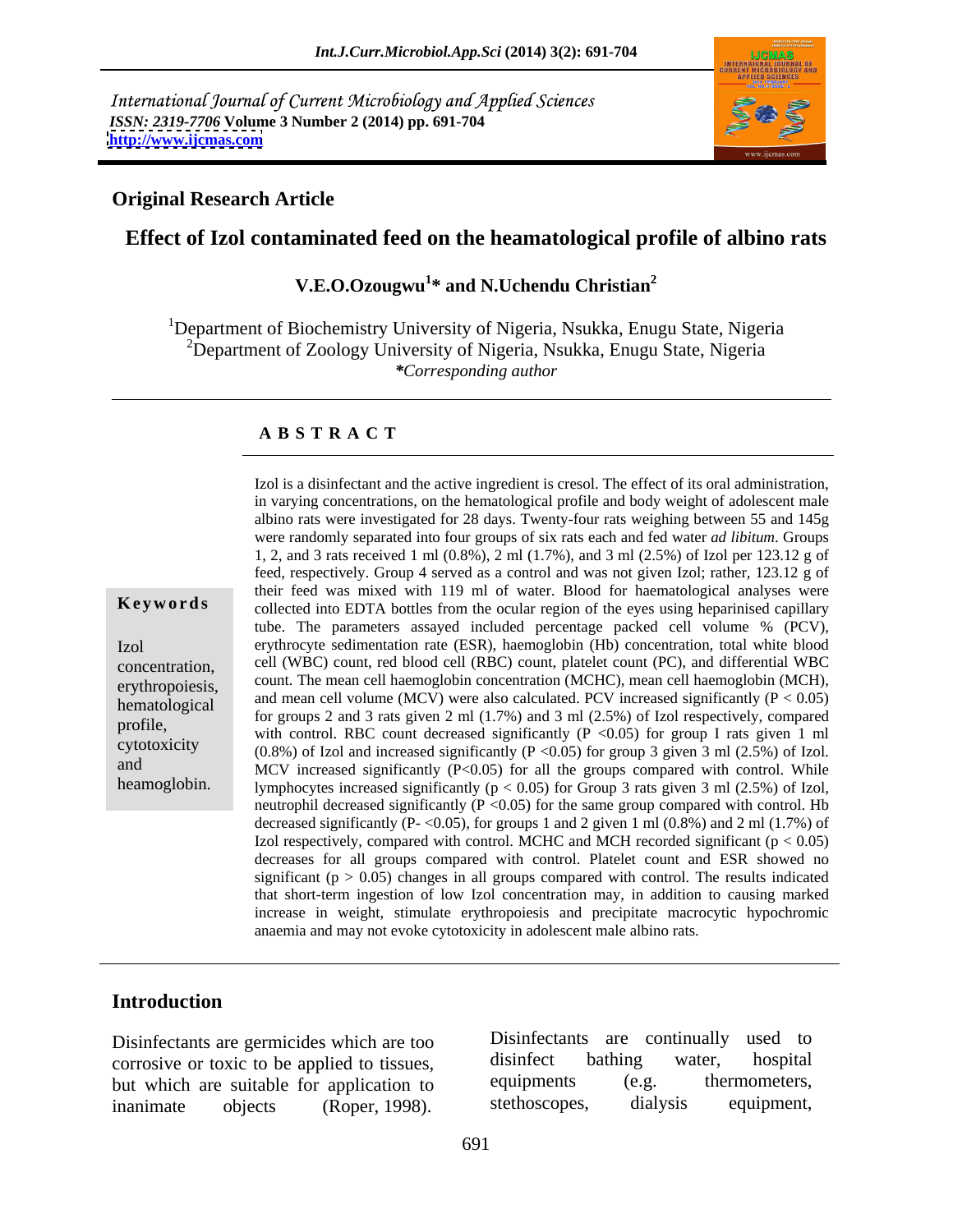hemodialysers, endoscopes, blood culture bottles, etc.). They are also used in temperature. Like other types of phenols, cleaning wounds, laboratory benches, they are slowly oxidized by long exposure hospitals. wheel chairs, floors, walls, to air. They are colourless in pure form but furnishings, lavatories; incorporated into could be yellowish, brownish-yellow or formulations and soaps; in washing pinkish liquid when contaminated with fabrics, etc (Bruce, 1998). impurities.

Cresol solutions are common disinfectants Cresol has three isomers, ortho-cresol (0 sold, perhaps most famously, under the cresol), meta-cresol (0-cresol), and para trade names Izol, Lysol and Izal. Human cresol (p-cresol). These may occur exposure occurs through discharge of separately or as a mixture. The term some quantities/volumes, by the tricresol is used to describe a mixture of o, manufacturers, into water bodies. In m-and p.reso1s (HSDB, 1995). Nigeria similarly, some rural habitants use cresol solutions to disinfect their wells after the accumulated clay deposits have disinfectants, and parasiticides in been removed and then allow the well for veterinary medicine. Cresols are also used some days before the water can be drank. in the manufacture of synthetic resins Furthermore, human exposure may occur tricresyl phosphate, in facilities which manufacture, process or cournarin, and herbicides. Cresol serve as

individuals are exposed to cresols at workplace in the USA. The Largest sub group is formed by mechanics (app. 148000) exposed to cresol-containing levels that are not harmful. When cresols cleaning compounds  $-$  e.g. when cleaning automobile carburrettors (US-EPA, 1986). skin at high levels, they can be very Other sources of human exposure include harmful. absorption through the intact skin, through the food chain (e.g. eating contaminated fish or probably through herbicides), inhalation from exhaust of vehicles throats. Aside from these effects, very powered with petroleum-based fuels, etc. Cresols are organic compounds which are breathing cresols, for example, at lower methylphenols. That is, they have a methyl group substituted onto the benzene ring of a phenol molecule.They are widely occurring natural and manufactured group problems, mouth and throat abdominal of aromatic organic compounds which are pain, vomiting, and various effects on the categorized as phenols (sometimes called blood and nervous system. Short-term and

Depending on the temperature, cresols can No human or animal studies have shownbe solid or liquid because they have

melting points not far from room impurities.

tricresol is used to describe <sup>a</sup> mixture of o, m-and p.reso1s (HSDB, 1995).

use cresols. components of degreasing compounds in Approximately 126,000 — 300,000 well as fumigants in photographic Cresols are used as antiseptics, disinfectants, and parasiticides in salicylaldehyde, textile scouring and paint brush cleaners as developers explosives.

> Most exposures to cresols are at very low are breathed, ingested or applied to the harmful.

Breathing high level of cresols for a short time results in irritation of the nose and little is known about the effects of level over longer times.

phenolics). long-term studies with animals have Ingesting high level results in kidney similar effects from exposure to cresols.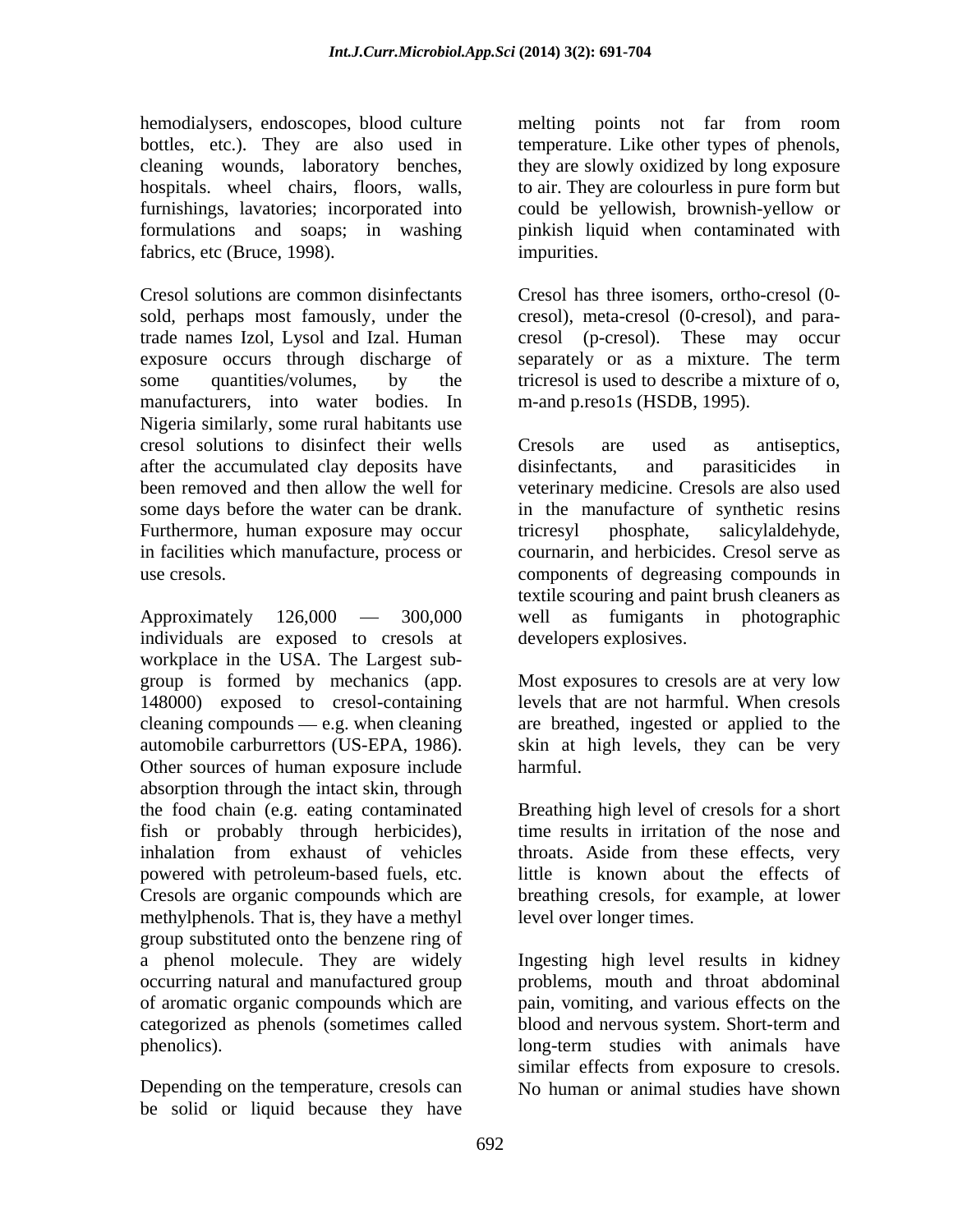Consequent upon these, it is necessary to evaluate the possible haematological effects of cresol (IZOL) on humans using albino rat as animal model.

## **Materials and Methods**

Twenty-four (24) adolescent male albino rats were used for the experiment. They were collected from a breeder in Nsukka, Enugu State of Nigeria. The rats were allowed to acclimatize for seven days before the experiment commenced. They<br>were fed growers marsh water ad *libitum* Sample Collection were fed growers marsh water ad *libitum* in the course of acclimatization and

rats were randomly divided into four groups of six rats per group. The group consists of groups 1, 2, 3 and the control group. Each group was further subdivided into three replicate groups of two rats per<br>case The rats in group 1.2 and 3 received **Haematological studies** cage. The rats in group 1, 2 and 3 received 1 ml (O.8%), 2 ml (1.7%), and 3 ml (2.5%) of lzol per 123.12 g of feed respectively. The fourth group, control, was not given Izol; their feed was only mixed with 119 ml of water per 123.12 g of feed. These treatments were wiping the slide clean with tissue paper, administered to the rats on daily basis for 28 days. Their weights were determined before starting the treatment, which is after the 7 days of acclimatization, and on weekly basis in the course of the 2 days of

harmful effects from cresols on the ability has the first fourteen days of the treatment, to have children. It is not known what the blood was collected from three rats in each effects are at long-term ingestion or skin of the groups, that is, one rat from each contact with low levels of cresols. replicate. In the next fourteen days, blood In the first fourteen days of the treatment, was also collected from the remaining three rats in each of the groups. The blood was analyzed for the required hematological parameters.

### **Weight Determination**

**Experimental Animals** with a weighing balance. An empty dry The weights of the rats were determined container was weighed and the weight recorded. Then, the rats were put singly into the container and the weight recorded as well. The weight of each rat therefore is: Weight of container containing rat weight of container.

### **Sample Collection**

experimentation. Using heparinised capillary tubes, blood samples were collected from the eyes. The<br>**Experimental Design** expansion blood was bleed directly into labeled Twenty-four (24) adolescent male albino appropriate quantity of EDTA samples were collected from the eyes. The blood was bleed directly into labeled EDTA sample bottles containing appropriate quantity of EDTA anticoagulant. The bottles were tightly stoppered and immediately rocked to properly mix the blood and the anticoagulant thereby preventing clotting.

# **Haematological studies**

### **Differential Leukocyte Count**

treatment. at an angle of 45° to the slide (Inyang *et*  Thin films of each of the samples were made on a clean glass slide. This involved placing a small drop of blood at the centre of the lower part of the slide, and spreading the blood forward with a spreader which touches the blood (allowing the blood to run along its edge) *al*., 2006). The film was air-dried and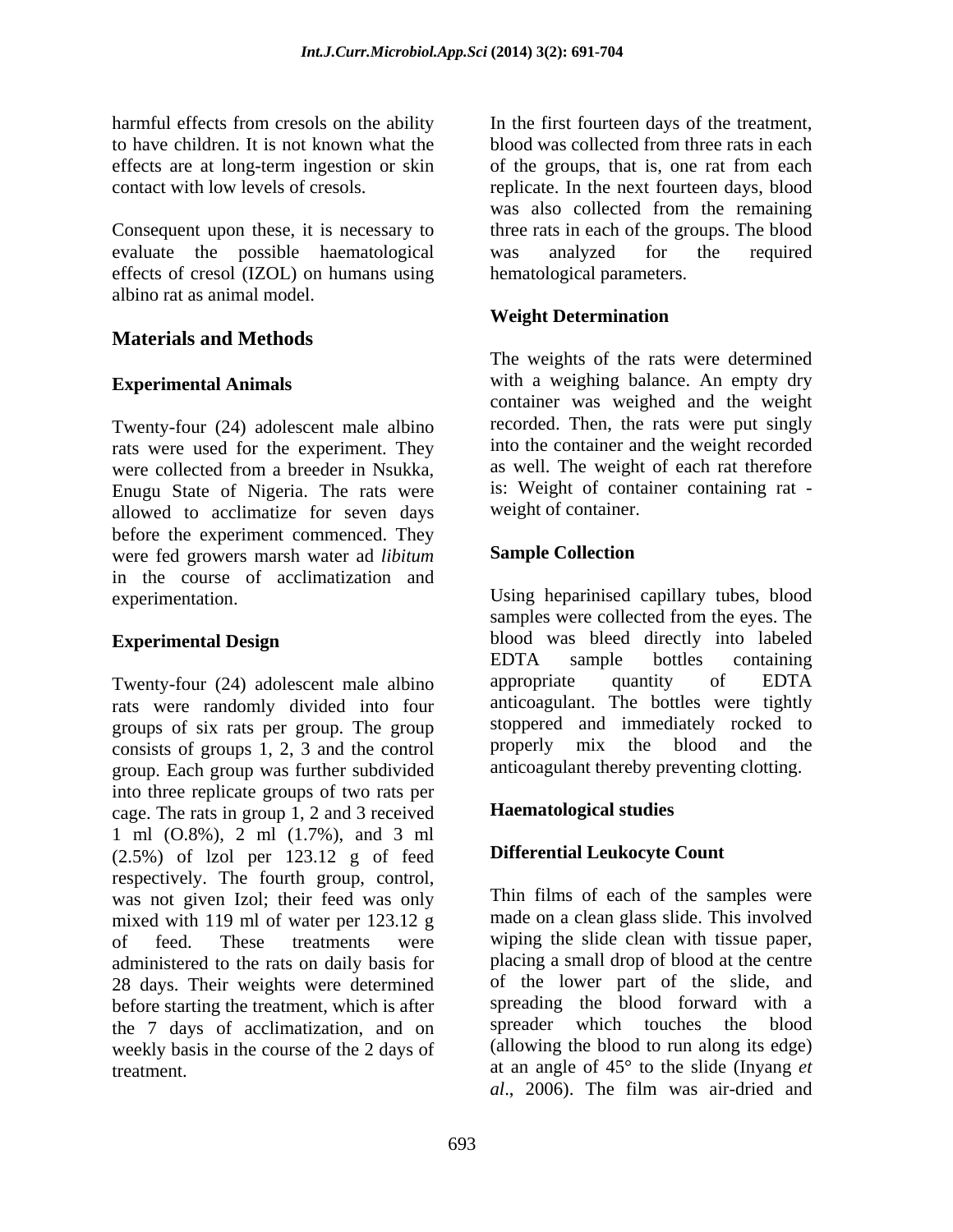covered with *Leishman* stain. After 2 minutes, the stain was diluted with **Determination** distilled water at the ratio of 1:2 and the slide was rocked gently to ensure proper The haemoglobin concentration was mixing of the stain and water. The determined using the cyanmet-

It was allowed to stand for 10 more haemoglobin was read using digital minutes before washing off with distilled water. The back of the slide was cleaned with tissue paper and the slide was allowed to air-dry. A drop of oil immersion was placed on the stained film allowed to stand for 4-5mins, to ensure and covered with a cover slip. It was then complete conversion of haemoglobin to observed under the microscope with  $10x$  cyanmethaemoglobin, before taking it to objectives. 100 leukocytes were counted and differentiated into neutrophils, eosinophils, basophils, lymphocytes, and monocytes.

The microhaematocrit method was mixed thoroughly. Few drops of the adopted (Baker and Silverton, 1985). diluted blood sample were loaded into a About <sup>3</sup>/4 of a capillary tube was filled with charged counting chamber using a Pasteur the anticoagulated blood and one end of pipette. After 2 minutes, the counting the tube sealed with flame from a candle chamber was taken to a microscope and light (Maurice, 1973). This was the number of white blood cells was centrifuged at 10,000 rpm for 5 minutes in a microhaematocrit centrifuge. The capillary tube was removed from the White blood cell count is carried out in the centrifuge and the PCV read with the four large corner squares of the chamber.

### **Erythrocyte Sedimentation Rate (ESR)**

The Westergren's method was adopted. 1.6 ml of EDTA anticoagulated blood millimeter of blood was obtained as sample was added to, and properly mixed follows: with 0.4 ml of' trisodium citrate in a small container. With the aid of a pipette filler, Number of WBCs counted x blood the Westergren's pipette was filled to the dilution factor x chamber depth divided by 0 mark with this sample. The pipette was fixed vertically to the Westergren's stand and the set-up was allowed to stand undisturbed for 1 hour. At exactly one hour, the level of the red cells (mm), ESR, was read.

### **Haemoglobin Concentration Determination**

The haemoglobin concentration was determined using the cyanmet haemoglobin method through which the photoelectric colorimeter.

0.02rn1 of blood was added into 5m1 of modified Drabkin's solution. It was the colorimeter.

## **Total Leukocyte (WBC) Count**

**Packed Cell Volume (PCV)** 0.02ml of blood into a Khan's test tube With the aid of a micropipette, I added containing 0.38rnl of Turke's fluid and counted using l0x objective lens.

haernatocrit chart (Maurice, 1973). In addition, cells lying on the lines of only two sides of each large square were counted.

> The number of white blood cells per cubic follows:

the state of the state of the state of the state of the state of the state of the state of the state of the state of the state of the state of the state of the state of the state of the state of the state of the state of t

Area of chamber counted  $=$  Number of WBCs counted x 50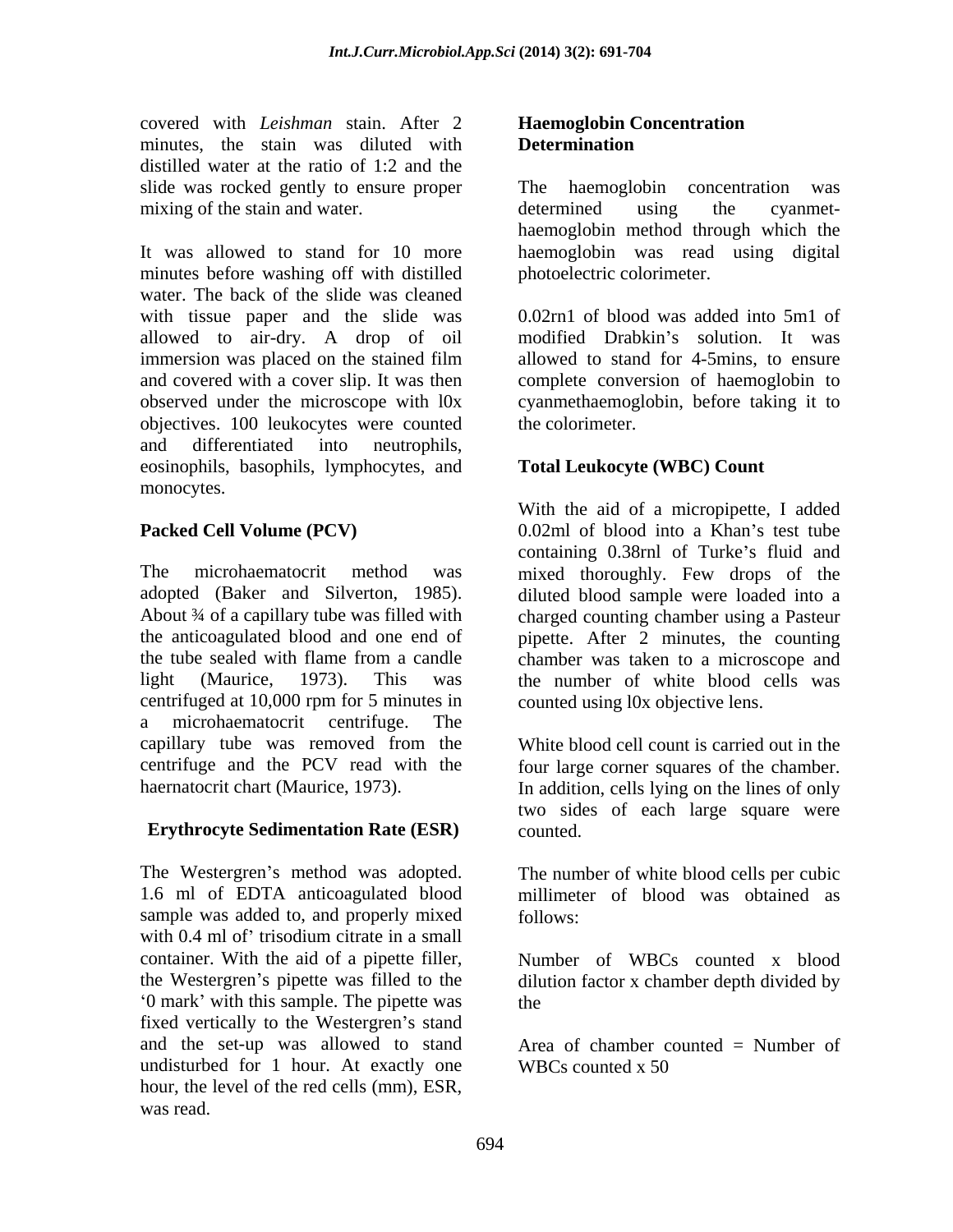(Blood dilution factor 20; Chamber depth  $= 10$ ; Area of chamber counted  $= 4$ ).

With the aid of a micropipette, 0.02 ml  $(20\mu l)$  of blood was added into a Khan's test tube containing 4 ml of formol-citrate solution. It was properly mixed and few drops loaded into a charged improved Neubauer counting chamber using a Pasteur pipette. When the cells have (1973). settled out of suspension, the counting chamber was taken to a light microscope  $PCV(\%)$ and the number of red blood cells was counted using  $40x$  objectives. Red blood RBC(mm<sup>3</sup>) cell count is carried out in the five smaller centre squares of the chamber. Cells lying on the lines of only two sides of each square were counted. The number of red cells per cubic millimeter of blood was Data were reported as means *±* SD

With the aid of a micropipette, add 0.02ml **Results and Discussion** (20µl) of well-mixed anticoagulated blood into a Khan's test tube containing 0.38ml a charged improved Neubauer counting

The cells were allowed 20 minutes to shown below. settle before the counting chamber was viewed under a light microscope with  $40x$  Mean Body Weight (g) objective lens. Platelet count is done in the same five smaller centre squares as the red After acclimatization, the rats recorded a blood cell count. The number of platelets mean body weight (g) of  $90.00 \pm 18.17$ , per cubic millimeter of blood was  $116.67 \pm 19.41$ ,  $105.00 \pm 22.14$  and  $97.50$ 

Area of chamber counted<br>
Red Blood Cell Count
<br>  $=$  Number of platelets counted x 10,000. No. of platelets counted x blood dilution factor x chamber depth (Blood dilution factor = 200; chamber depth factor = 10; Area counted =  $1/5$ )

## **Red Cell Indices**

The red cell indices were determined by the method described by Blaxhall *et al., (1973).*  1. MCHC  $(\% )$  = Hb(g/dl) x 100  $PCV(\% )$ 2. MCH (Pg) = Hb(g/dl) x 10  $RBC(mm^3)$ ) and the contract of  $\overline{a}$ 3. MCV(fl) =  $PCV$ (%)/RBC(mm<sup>3</sup>) ) and the set of  $\mathcal{L}$  and  $\mathcal{L}$  and  $\mathcal{L}$  and  $\mathcal{L}$  and  $\mathcal{L}$  and  $\mathcal{L}$  and  $\mathcal{L}$  and  $\mathcal{L}$  and  $\mathcal{L}$  and  $\mathcal{L}$  and  $\mathcal{L}$  and  $\mathcal{L}$  and  $\mathcal{L}$  and  $\mathcal{L}$  and  $\mathcal{L}$  and  $\mathcal{L}$ 

### **Statistical Analysis**

obtained as follows: (Standard Deviation) and were analyzed Number of red cells counted multiplied by (ANOVA). The relationship between 200 multiplied by 10 divided by 1/5 = variables (groups) was assessed using Number of red cells counted x 10,000 Fisher's Least Significant Difference  $(200 = \text{Dilution factor}; 10 = \text{Depth factor};$  (FLSD) post HOC Tests. Both tests were  $1/5$  = Area counted).  $\qquad \qquad$  done with the aid of the SPSS (Statistical **Platelet Count**  $< 0.05$  were regarded as being significant. using one-way analysis of variance Package for Social Sciences). Values of p

### **Results and Discussion**

of ammonium oxalate diluting fluid. It was contaminated feed on the haematological properly mixed and few drops loaded into profile and body weight of adolescent chamber using a Pasteur pipette. days, are presented as means ± SD The results of the effect of Izol male albino rats, exposed to Izol for 28 (standard deviation) in different tables as shown below.

# **Mean Body Weight (g)**

determined as follows: ± 13.32 respectively for group 1, group 2,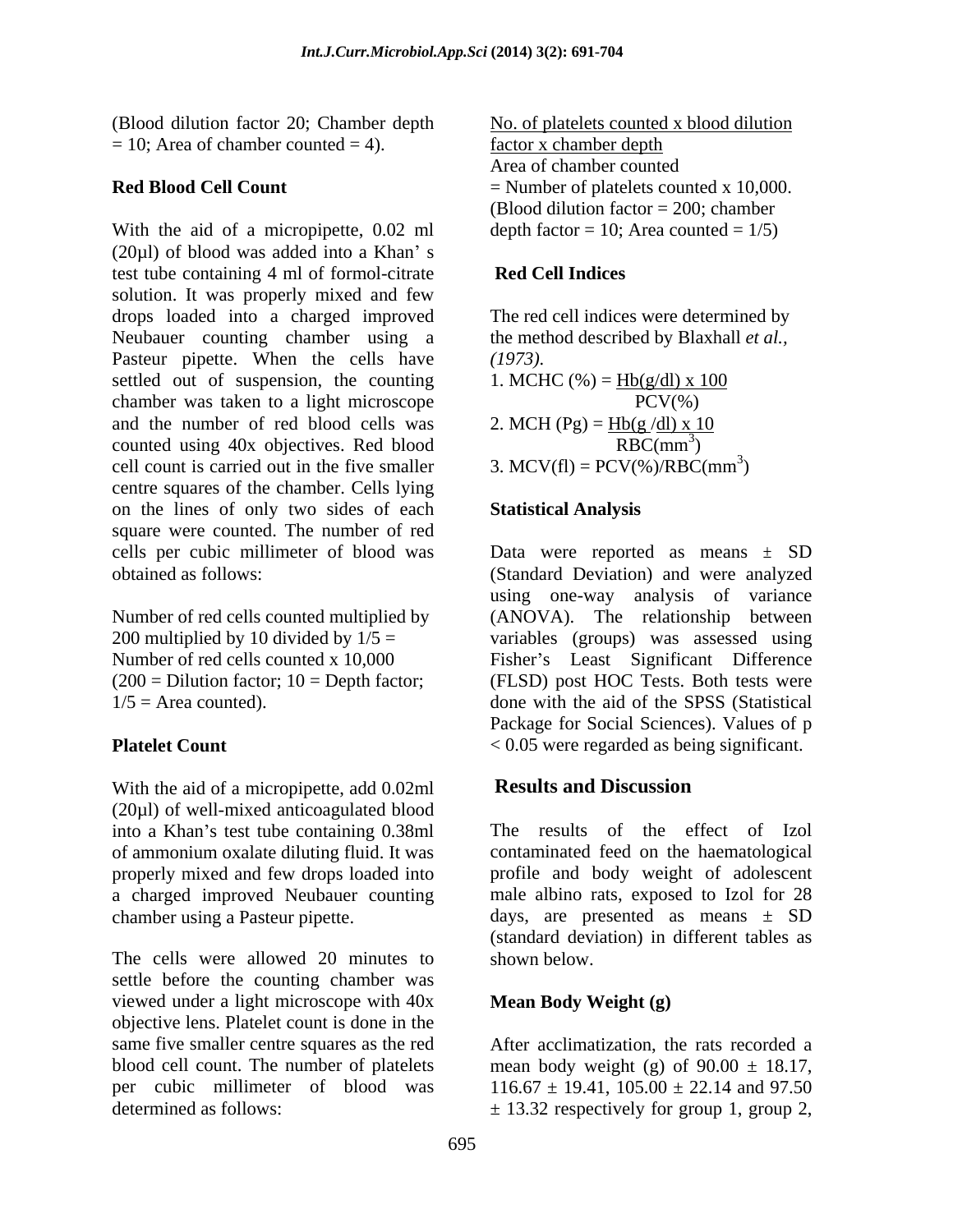group 3, and control (Table 1). However, with the control. Group 2 rats recorded a

Generally, all the groups recorded steady control. increases in mean body weight all through the experiment, except for few exceptionsthe weight(g) of the control decreased **(ESR-mm) of adolescent male albino** from  $100.00 \pm 13.78$ , in day 7 of treatment, to  $93.33 \pm 51.34$ , in day 14 (Table 1). Similarly, while group 2 At day 14, group 1 and 3 rats recorded a maintained the same weight (124.17g) in lower mean ESR values compared with day 14 and 21, the weight (g) of group 1, the control, though these decreases were and 3 decreased from  $101.67 \pm 19.15$ , and not significant (P $> 0.05$ ). Group 2 recorded 119.17  $\pm$  22.23 to 95.83  $\pm$  20.10 and a higher mean ESR value which was also  $107.50 \pm 27.34$  in day 14 and 21 not significant (P $>0.05$ ) when compared respectively (Table 1). The significant with control. The mean ESRs  $(nm) \pm SI$ ) increase in weight in each group is ranged from a minimum of  $1.33 \pm 0.6$ , recorded as percentage (%), and showed recorded for group 3 rats given 3m1 that all the groups including the control  $(2.5\%)$  of IZOL, to a maximum of 2.00  $\pm$ appreciated in weight (Table 2). The order of increase is group  $1(32.41\%) >$  group  $2(1.7\%)$  of IZOL per 123.12g of feed  $(32.14\%)$  > group 3  $(27.78\%)$  > control *(*27.35%), (Table 2). Mean within the same column and in each treatment days Group 3 rats recorded a lower value when are not significantly different (P> *0.05)*  compared with control, though this

At day 14, the mean PCV value of group one rats was the same when compared

while groups 2, and 3 recorded lower mean PCV value when compared insignificantly  $(P > 0.05)$  higher mean with the control, though this decrease was body weights compared with the control, not significant (P>0.05). Group 3 rats group 1 recorded an insignificantly  $(P >$  recorded a significant increase  $(P < 0.05)$ 0.05*)* lower mean body weight compared in mean PCV value when compared with with the control. The mean body weight the control. The mean PCV  $(\%) \pm SD$ (g) ranged from a minimum of  $90.00 \pm$  ranged from a minimum of  $33.00 \pm 2.00$ , 18.17, for group 1 which was given 1 ml recorded for group 2 rats given 2ml (1.7%)  $(0.8\%)$  of Izol, to a maximum of 116.67  $\pm$  of IZOL, to a maximum of 44.00  $\pm$  1.0 19.41, for Group 2 which received 2 ml recorded for group 3 rats given 3ml (2.5%) (1.7%) of Izol per 123.12 g of feed (Table of IZOL per 123.12g of feed (Table 3). At 1). At the end of the experiment, the mean day 28, group 1 rats recorded a decreased body weight (g) of the rats were  $119.17 \pm$  PCV value when compared with the 32.77, 154.17  $\pm$  15.30, 134.17  $\pm$  21.31, control though this decrease was not and  $124.17 \pm 19.34$  respectively for significant (P $>0.05$ ). Group 2 and 3 rats Groups 1,2,3 and control (Table 1). recorded significant increases (P < 0.05) in their PCV values when compared with the control.

## **Mean Erythrocyte Sedimentation Rate rates exposed to Izol**

compared with control. decrease was not significant (P *> 0.05*)*.* **Mean Packed Cell Volume PCV (%)** with control, though this increase was not 0.5*,* recorded for groups 2 rats given 2m1 (Table 4). At day 28, group 2 rats recorded the same mean ESR value with control. Group 1 recorded a higher value compared significant ( $P > 0.05$ ). It is worthy to note that the higher the ESR value, the more probable the organism will be anaemic.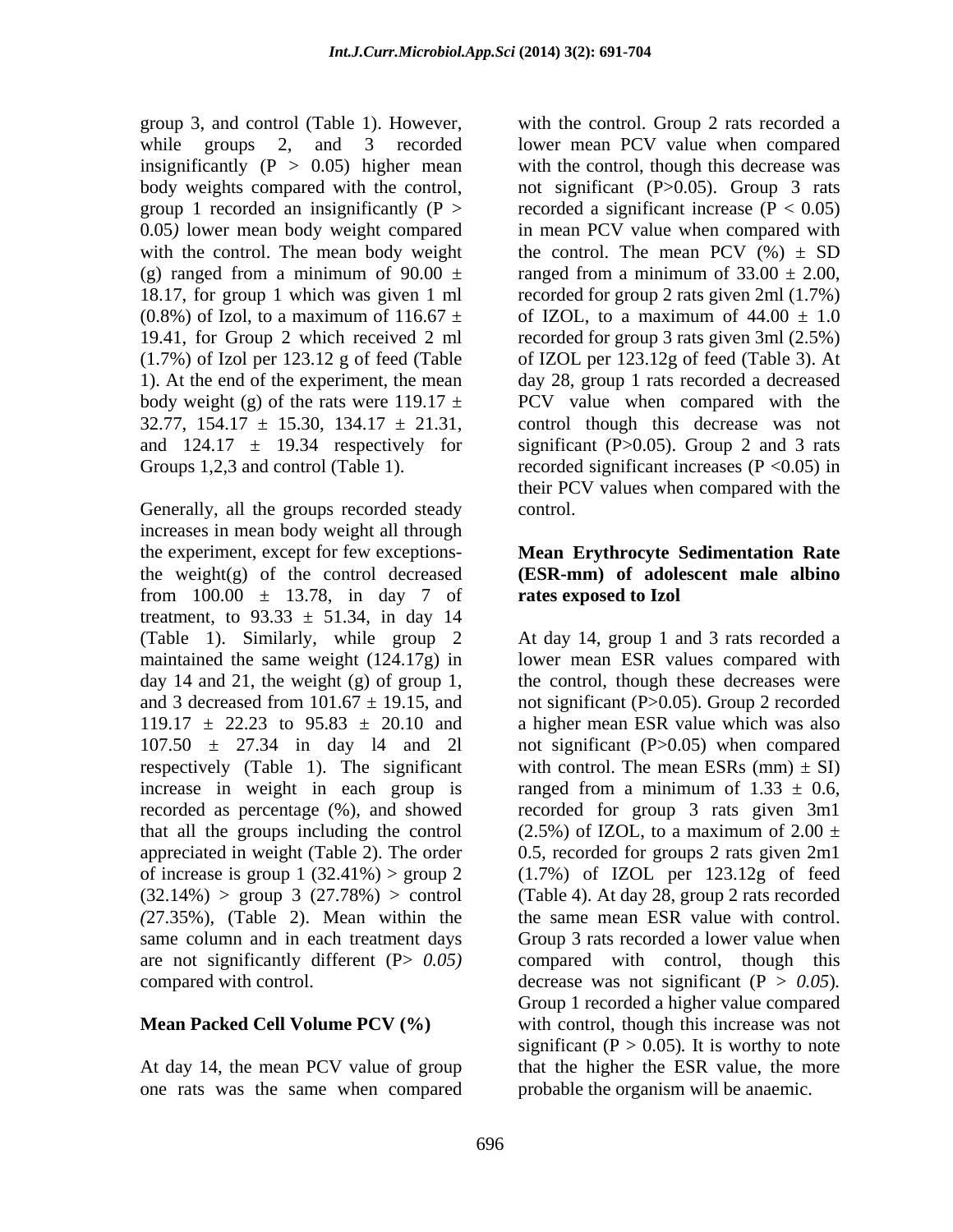At day 14, mean Hb of group 1 rats decreased, though this decrease was not At day 14, group 1 rats recorded an significant (P>0.05) compared with the insignificant (p>0.05) decrease in mean control. Group 2, and 3 rats recorded RBC count compared with the control. increased mean Hb values, though these Group 2 and 3 rats recorded a higher mean increases were not also significant (P> RBC count, though these increases were 0.05). The mean Hb  $(g/dl) \pm SD$  ranged not significant (P $> 0.05$ ) compared with the from a minimum of  $9.30 \pm 1.20$ , recorded for group 1 rats given 1ml  $(0.8\%)$  of ranged from a minimum of  $4.52 \pm 0.51$ , IZOL, to a maximum of  $12.10 \pm 1.10$  for group 1 rats given lml  $(0.8\%)$  of IZOL, recorded for group 3 rats given  $3ml$  to a maximum of  $5.78 \pm 0.74$ , for group 3 (2.5%) of IZOL per 123.12g of feed (Table 5). At day 28, the mean Hb value of 123.12g of feed (Table 7). At day 28, all the groups decreased when compared group 1, and 2 rats recorded a decrease in with the control. However, these decreases mean RBC count. While that of group 1 were significant (P<0.05) for group 1 and was significant (P<0.05), that of group 2 2, it was not significant (P>0.05) for was not significant (P>0.05) compared group3. The mean Hb  $(g/dl) \pm SD$  ranged with control. Group 3 recorded a from a minimum of 9.77 ± 0.95*,* recorded significantly (P<0.05) higher mean RBC for group 1 rats given 1ml of (0.8%) of count compared with the control. The IZOL per 123.12g of feed, to a maximum mean  $RBCs \pm SD$  ranged from a minimum of  $12.10 \pm 1.10$ , recorded for the control of  $5.65 \pm 0.28$ , for group 1 rats given 1ml rats that were not exposed to IZOL (Table  $(0.8\%)$  of Izol, to a maximum of 7.03  $\pm$ 5).  $0.06, (10^6/\text{mm}^3)$  for group 3 rats given

#### **Mean Total White Blood Cell (WBC)** (Table 7). **Count**  $(10^3/\text{mm}^3)$ **/mm<sup>3</sup> )**

At day 14, the mean WBC count significantly (P<0.05) higher mean WBC rats given 2m1 (1.7%) of IZOL, to a correct to a maximum of mean WBC count decreased for groups 1, rats not significant (P>0.05) compared with the rats recorded an insignificant (P>0.005) control.

#### **Mean Haemoglobin Hb (g/dl) Mean Red Blood Cell (RBC) Count (10<sup>6</sup> /mm3)**

control. The mean RBCs  $(10^6/\text{mm}^3) \pm SD$  $^{6}/\text{mm}^{3}$   $\sqrt{5}$  $(\text{mm}^3) \pm \text{SD}$  $) \pm SD$ ranged from a minimum of  $4.52 \pm 0.51$ , rats given 3m1 (2.5%) of IZOL per  $(0.8\%)$  of Izol, to a maximum of 7.03  $\pm$ ) for group 3 rats given 3m1 (2.5%) of IZOL per 123.12g of feed (Table 7).

# **Mean Platelet Count (mm3)**

decreased for group 2, and 3 rats, though At day 14, group2 rats recorded an these decreases were not significant insignificant (P>0.05) decrease in platelet (P>0.05) compared with the control. count compared with control. Conversely, Conversely, group 1 rats recorded a group 1, and 3 recorded insignificant count compared with control. The mean control. The mean platelet  $(mm^3) \pm SD$ WBC  $(10^3/\text{mm}^3) \pm$  SD ranged from a minimum or  $(55000.00 \pm$ minimum of  $5600.00 \pm 400.00$ , for group2  $7000.00$ , for group2 rats given 2m1 (1.7%) maximum of 12300.00 ± 1350.31*,* for 191000.00, ± 121500.34, for group 1 rats group 1 rats given lml (0.8%) of IZOL per given lml (0.8%) of IZOL per 123. 2g of 123.12g of feed (Table 6)*.* At day 28, the feed (Table 8). At day 28, group 2 and 3 and 3 rats, though these decreases were decreases compared with control. Group 1 (P>0.05) increases when compared with  $3\sqrt{3}$  $) \pm SD$ of IZOL, to a maximum of recorded insignificant  $(P>0.05)$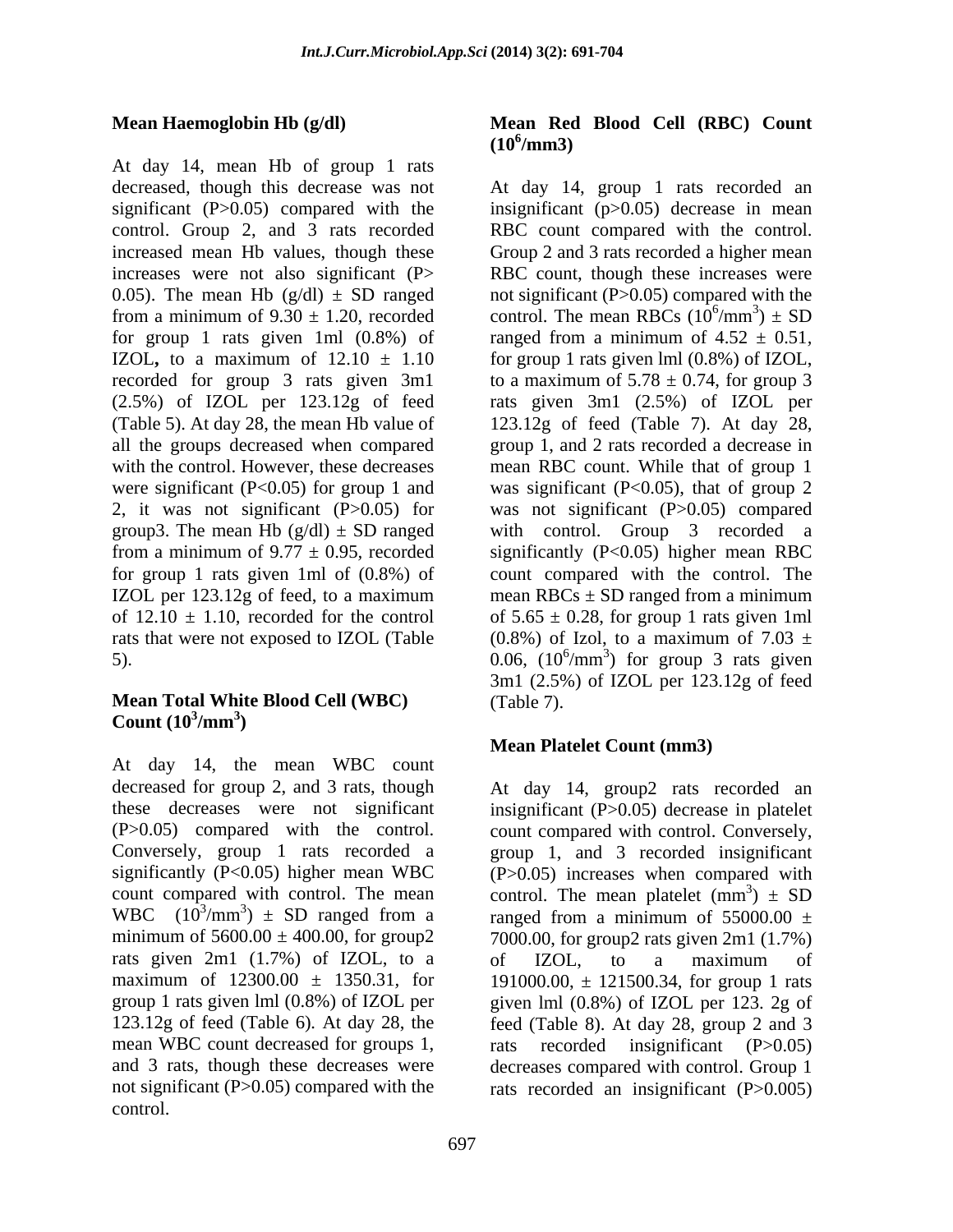increase in mean platelet count compared for group 3 rats given 3ml (2.5%) of IZOL with control. The mean platelet  $(nm^3)$   $\pm$  per 123.12g of feed, to a maximum of SD ranged from a minimum of  $520000.00$  19.90  $\pm$  0.61, for the control group which  $\pm$  90000.00, for group 2 rats given 2ml (1.7%) of Izol, to a maximum of  $745000.00 \pm 95000.00$ , for group 1 rats Mean Cell Volume (MCV) given lml (0.8%) of Izol per 123.12g of

At day 14, group1 and 3 rats recorded<br>including 2 and  $\frac{1}{2}$  and  $\frac{1}{2}$  rate of  $\frac{1}{2}$  and  $\frac{1}{2}$  and  $\frac{1}{2}$  and  $\frac{1}{2}$  and  $\frac{1}{2}$  and  $\frac{1}{2}$  and  $\frac{1}{2}$  and  $\frac{1}{2}$  and  $\frac{1}{2}$  and  $\frac{1}{2}$ insignificant  $(P > 0.05)$  decreases in MCHC compared with the control. Conversely, group 2 rats recorded a significant  $(P<0.05)$  increase in MCHC compared with the control. The MCHCs  $(\%) \pm SD$  ranged from a minimum of  $24.80 \pm 4.21$ , for group 1 rats given Iml (0.8%) of IZOL, to a maximum of  $35.76 \pm$ 0.05, for group 2 rats given 2ml (1.7%) of IZOL per l23.l2g of feed (Table 9). At day 28, all the groups recorded significant (P<0.05) decreases in MCHC compared with the control. The MCHCs  $(\% ) \pm SD$ ranged from a minimum of  $25.21 \pm 0.32$ , for groups 3 rats given 3m1 (2.5%) of IZOL per 123.1 2g of feed, to a maximum of  $33.04 \pm 1.98$ , for the control group which was not exposed to IZOL (Table 9).

### **Mean Cell Haemoglobin (MCH)**

At day 14, all the groups recorded insignificant (P>0.05) decreases in MCH compared with the control. The MCHs(pg) 0.53 *,* for group 2 rats given 2m1 (1.7%) of IZOL per 123.12g of feed, to a maximum of  $21.84 \pm 4.78$ , for the control group which was not given IZOL (Table 9). At day 28, all the groups recorded significant decreases (P<0.05) in MCH compared with the control. The MCHs (pg) *±* SD ranged from a minimum of  $17.21 \pm 0.00$ ,

 $^{3})$  ± per 123.12g of feed, to a maximum of per 123.12g of feed, to a maximum of  $19.90 \pm 0.61$ , for the control group which was not given IZOI(Table.9).

# **Mean Cell Volume (MCV)**

 $f$  feed (Table 8). At day 14, the group 2 rats recorded an  $f$  and  $f$  and  $f$  and  $f$  and  $f$  and  $f$  and  $f$  and  $f$  and  $f$  and  $f$  and  $f$  and  $f$  and  $f$  and  $f$  and  $f$  and  $f$  and  $f$  and  $f$  and  $f$  and  $f$  and **Mean red cell indices**  compared with the control. Group 1 and 3 **Mean Cell Haemoglobin concentration** rats recorded insignificant (P>0.05) (MCHC)  $\qquad \qquad \text{control. The MCVs (fl)  $\pm$  SD ranged from$ insignificant (P>0.05) decrease in MCV rats recorded insignificant (P>0.05) increases in MCV compared with the control. The MCVs (fl) *±* SD ranged from a minimum of  $5.82 \pm 0.14$ , for group 2 rats given 2ml (1.7%) of IZOL, to a maximum of  $8.39 \pm 0.61$ , for group 1 rats given 1ml (0.8%) of IZOL per 123.12g of feed (Table 9). At day 28, all the groups recorded significant (P<0.05) increases in MCV compared with the control. The MCV (pg)  $\pm$  SD ranged from a minimum of  $6.03 \pm 0.18$ , for the control, to a maximum of  $6.85 \pm 0.25$ , for group 1 rats given lml (0.8%) of IZOL per 123.12g of feed (Table 9).

*±* SD ranged from a minimum of 20.80 *±*  The result of the daily oral administration of different concentrations of Izol to various groups of albino rats showed a regular increase in mean body weight (g) compared with the control. The effect seems not to be dose-dependent as the least concentration or dose produced the highest percentage appreciation in weight. This finding does not agree with that of Kurliandskii *et a*l. (1976) on the subchronic toxicity study of Izol on Sprague-Dawley rats. The difference in observation could be due to the difference in age, doses/concentration, mode of exposure, or duration of exposure. The haematological results showed a dose dependent significant ( $P < 0.05$ ) increases in percentage packed cell volume (%PCV), red blood cell (RBC) count, and mean cell volume (MCV) compared with those of the control.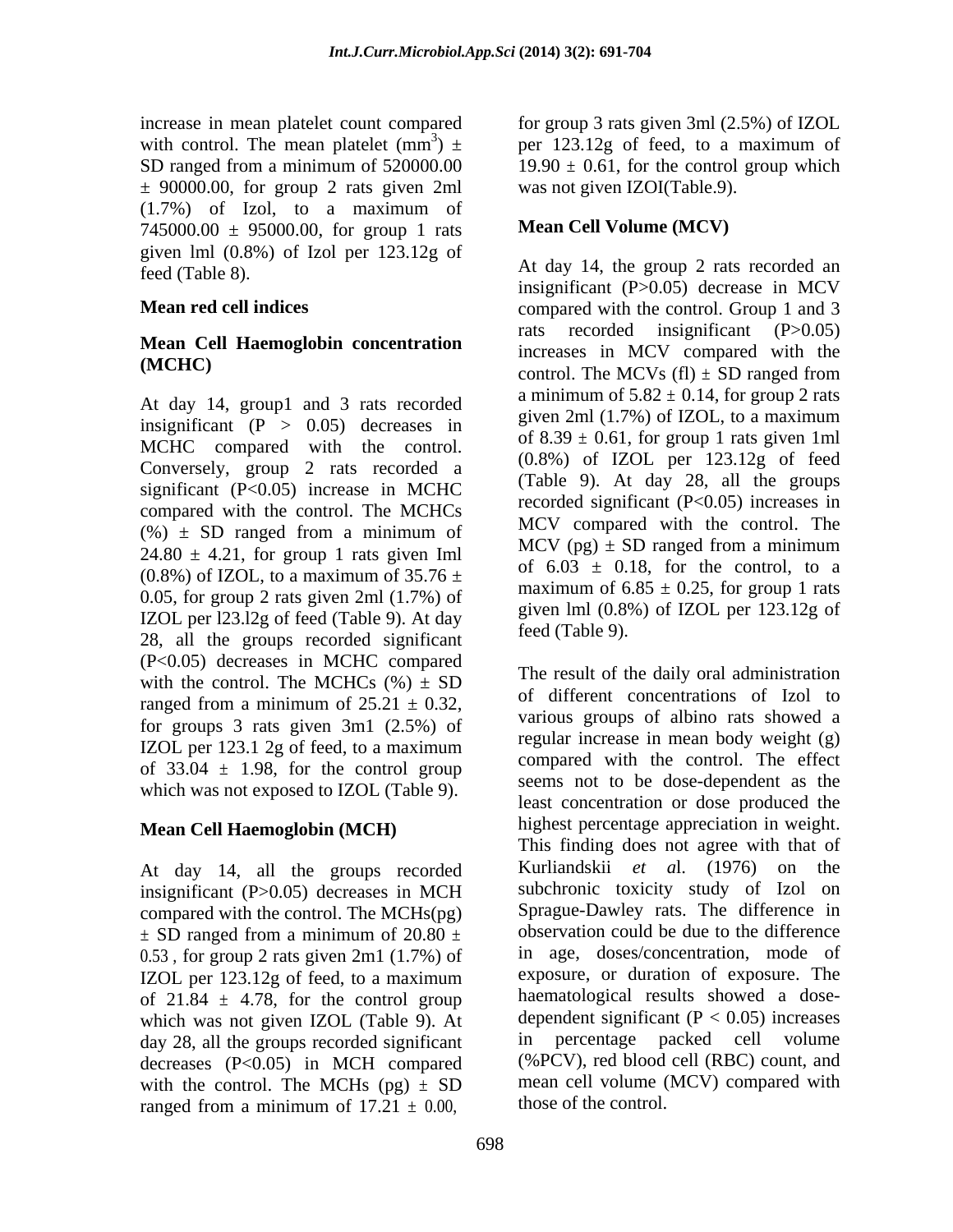| <b>Particulars</b>  | <b>Duration of</b><br><b>Exposure</b><br>(days) | Groups  | Dose per<br>123.12 g of<br>feed | <b>Mean body</b><br>weight (g) |
|---------------------|-------------------------------------------------|---------|---------------------------------|--------------------------------|
| After               |                                                 | Group   | 1 ml $(0.8\%)$                  | $90.00 \pm 18.17$              |
| acclimatization     |                                                 | Group   | $2 \mid 2 \text{ m}1(1.7\%)$    | $116.67 \pm 19.41$             |
|                     |                                                 | Group   | $3 \mid 3 \text{ ml} (2.5\%)$   | $105.00 \pm 22.14$             |
|                     |                                                 | Control | 0 ml $(0\%)$                    | $97.50 \pm 13.32$              |
| During              |                                                 | Group   | 1 ml $(0.8\%)$                  | $91.67 \pm 18.62$              |
| treatments/Exposure |                                                 | Group   | $2 \text{ m}1(1.7\%)$           | $121.67 \pm 19.92$             |
|                     |                                                 | Group   | $3 \text{ m}1 (2.5\%)$          | $110.83 \pm 22.45$             |
|                     |                                                 | Control | 0 ml $(0\%)$                    | 100.00                         |
|                     |                                                 |         |                                 | $\pm 13.78$                    |
| During              | 14                                              | Group   | $1 \text{ ml } (0.8\%)$         | $101.67 \pm 19.15$             |
| treatments/Exposure |                                                 | Group   | $2 \mid 2 \text{ m}1(1.7\%)$    | $124.17 \pm 19.85$             |
|                     |                                                 | Group   | $3 \mid 3 \text{ ml} (2.5\%)$   | $119.17 \pm 22.23$             |
|                     |                                                 | Control | 0 ml $(0\%)$                    | 93.33                          |
|                     |                                                 |         |                                 | 51.34                          |
| During              | 21                                              | Group   | $1 \text{ ml } (0.8\%)$         | $95.83 \pm 20.10$              |
| treatments/Exposure |                                                 | Group   | $2 \mid 2 \text{ m}1(1.7\%)$    | $124.17 \pm 22.23$             |
|                     |                                                 | Group   | $3 \mid 3 \text{ m1} (2.5\%)$   | $107.50 \pm 27.34$             |
|                     |                                                 | Control | 0 ml $(0\%)$                    | 108.33                         |
|                     |                                                 |         |                                 | 22.73                          |
|                     | 28                                              | Group   | $1 \text{ ml} (0.8\%)$          | $119.17 \pm 32.77$             |
|                     |                                                 | Group   | $2 \mid 2 \text{ m}1(1.7\%)$    | $154.17 \pm 15.30$             |
|                     |                                                 | Group   | $3 \mid 3 \text{ ml} (2.5\%)$   | $134.17 \pm 21.31$             |
|                     |                                                 | Control | 0 ml $(0\%)$                    | $124.17 \pm 19.34$             |

**Table.1** Mean Body Weight (g) of adolescent male albino rats after acclimatization and during treatment with Izol for 28 days

Mean within the same column and in each treatment days are not significantly different (P> *0.05)* compared with control.

**Table.2** Percentage (%) increase in Mean Body Weight of adolescent male albino rats exposed to Izol for 28 days

| <b>GROUPS</b> | Doses per                   | Final mean body   Initial mean |                         | % increase |
|---------------|-----------------------------|--------------------------------|-------------------------|------------|
|               | 123.12 g of feed weight (g) |                                | $\vert$ body weight (g) |            |
| Group         | $1ml(0.8\%)$                | $119.17 \pm 32.77$             | $90.00 \pm 18.17$       | 32.41      |
| Group 2       | 2ml(1.7%)                   | $154.17 \pm 15.30$             | $116.67 \pm 19.41$      | 32.14      |
| Group 3       | 3ml $(2.5\%)$               | $134.17 \pm 21.31$             | $105.00 \pm 21.14$      | 27.78      |
| Control       | 0ml $(0\%)$                 | $124.17 \pm 19.34$             | $97.50 \pm 13.32$       | 27.35      |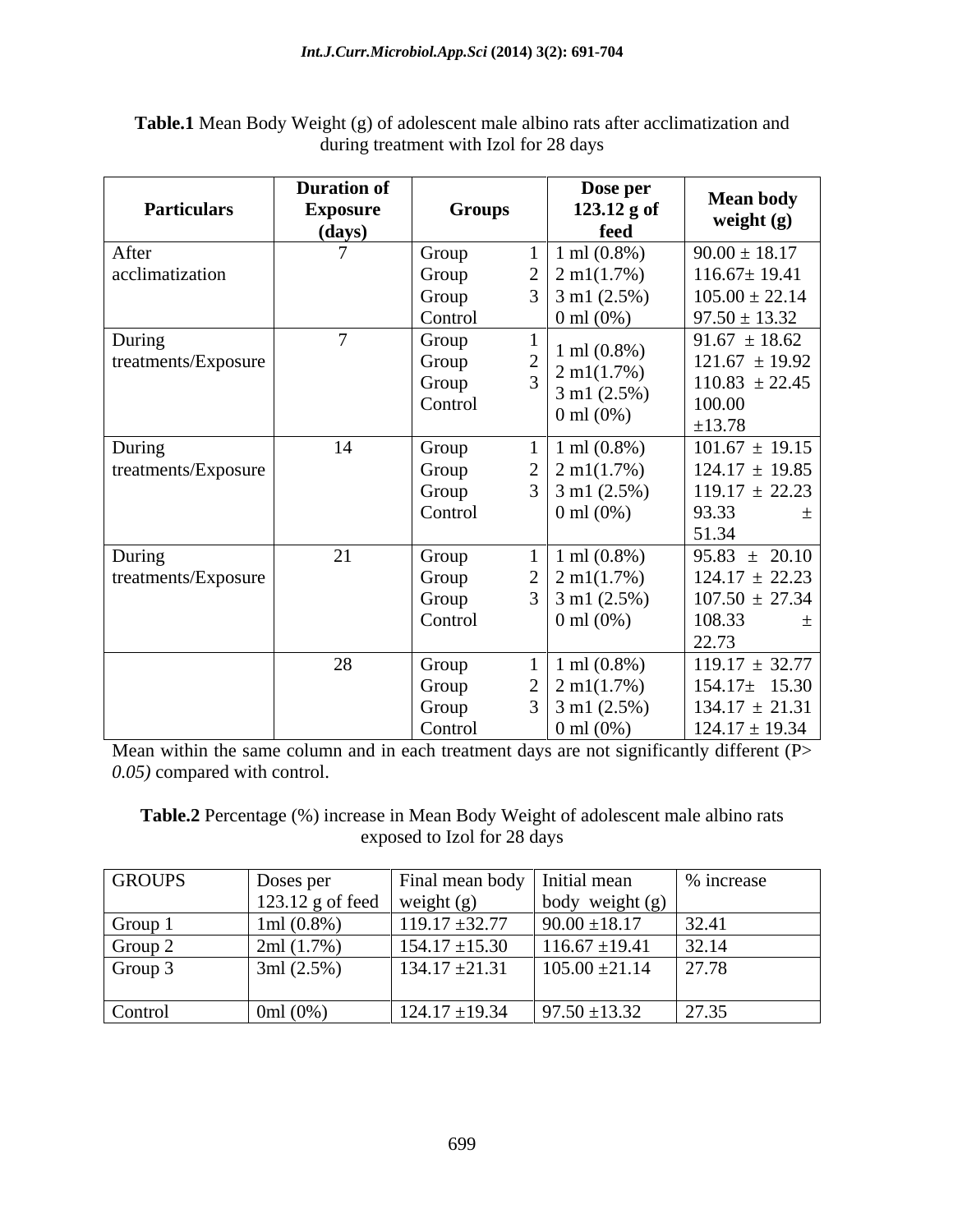|                              |                             | Duration of exposure |                   |
|------------------------------|-----------------------------|----------------------|-------------------|
| Groups                       | Does per $123.12$ g of feed | Day 14               | Day               |
| Group                        | 1ml(0.8%)                   | $37.67 \pm 1.53$     | $38.67 \pm 0.58$  |
| $\overline{G}$ Group 2       | 2ml(1.7%)                   | $33.00 \pm 2.00$     | $42.67 \pm 1.53*$ |
| $\sqrt{\frac{1}{1}}$ Group 3 | 3ml(2.5%)                   | $44.00 \pm 1.00^*$   | $48.00 \pm 1.00*$ |
| Control                      | $0m1(0\%)$                  | $37.67 \pm 5.51$     | $39.00 \pm 1.00$  |

#### **Table.3** Mean packed cell volume (%) of adolescent male albino rates exposed to Izol

Mean with  $(*)$  within the same column are significantly different  $(p<0.05)$  compared with control.

**Table.4** Mean Erthrocyte Sedimentation Rate (mm) of Adolescent male albino rats

|         |                        | Duration of exposure |                 |
|---------|------------------------|----------------------|-----------------|
| Group i | Dose per 123.12 Day 14 |                      | Day 28          |
|         | g of feed              |                      |                 |
| Group   | $1ml(0.8\%)$           | $1.57 \pm 0.40$      | $1.40 \pm 0.10$ |
| Group 2 | 2ml(1.7%)              | $2.00 \pm 0.50$      | $1.23 \pm 0.15$ |
| Group 3 | 3ml $(2.5\%)$          | $1.33 \pm 0.58$      | $1.00 \pm 0.00$ |
| Control | 0ml $(0\%)$            | $1.80 \pm 0.52$      | $1.23 \pm 0.15$ |

### **Table.5** Mean Haemoglobin (g/dl) of Adolescent male albino Rats exposed to Izol for 28 days

|         |                               |                  | Duration of Exposure   Duration of Exposure |
|---------|-------------------------------|------------------|---------------------------------------------|
| Groups  | Doses per 123.12 $g  $ Day 14 |                  | Day28                                       |
|         | of feed                       |                  |                                             |
| Groups1 | 1ml $(0.8\%)$                 | $9.30 \pm 0.20$  | $9.77 \pm 0.00*$                            |
| Groups2 | 2ml $(1.7\%)$                 | $11.80 \pm 0.70$ | $11.40 \pm 0.10$                            |
| Groups3 | 3ml(2.5%)                     | $12.10 \pm 1.10$ | $12.10 \pm 1.10$                            |
| Control | 0ml $(2.5\%)$                 | $11.00 \pm 1.50$ | $12.9 \pm 1.10$                             |

Mean with  $(*)$  within the same column are significantly different ( $p<0.05$ ) compared with control.

> **Table.6** Mean total White Blood Cell Count  $(10^3/\text{mm}^3)$  of adolescent  $\gamma$ mm<sup>3</sup>) of adolescent male albino rats exposed to Izol for 28 days

|                      |              | Duration of Exposure           |                        |
|----------------------|--------------|--------------------------------|------------------------|
| Groups               | Does         | per 123.12 g of $\vert$ Day 14 | Day 28                 |
|                      | teed         |                                |                        |
| Group                | $1ml(0.8\%)$ | $12300.00\pm1350.31*$          | $17700.00 \pm 1900.00$ |
| Group $2$            | 2ml(1.7%)    | 5600.00±400.00                 | $10200.00\pm1100.00$   |
| Group $\mathfrak{S}$ | 3ml(2.5%)    | $5933 \pm 850.49$              | 7933.00±1950.21        |
| Control              | 0ml (0%      | 7100±900.00                    | 9933.00±195021         |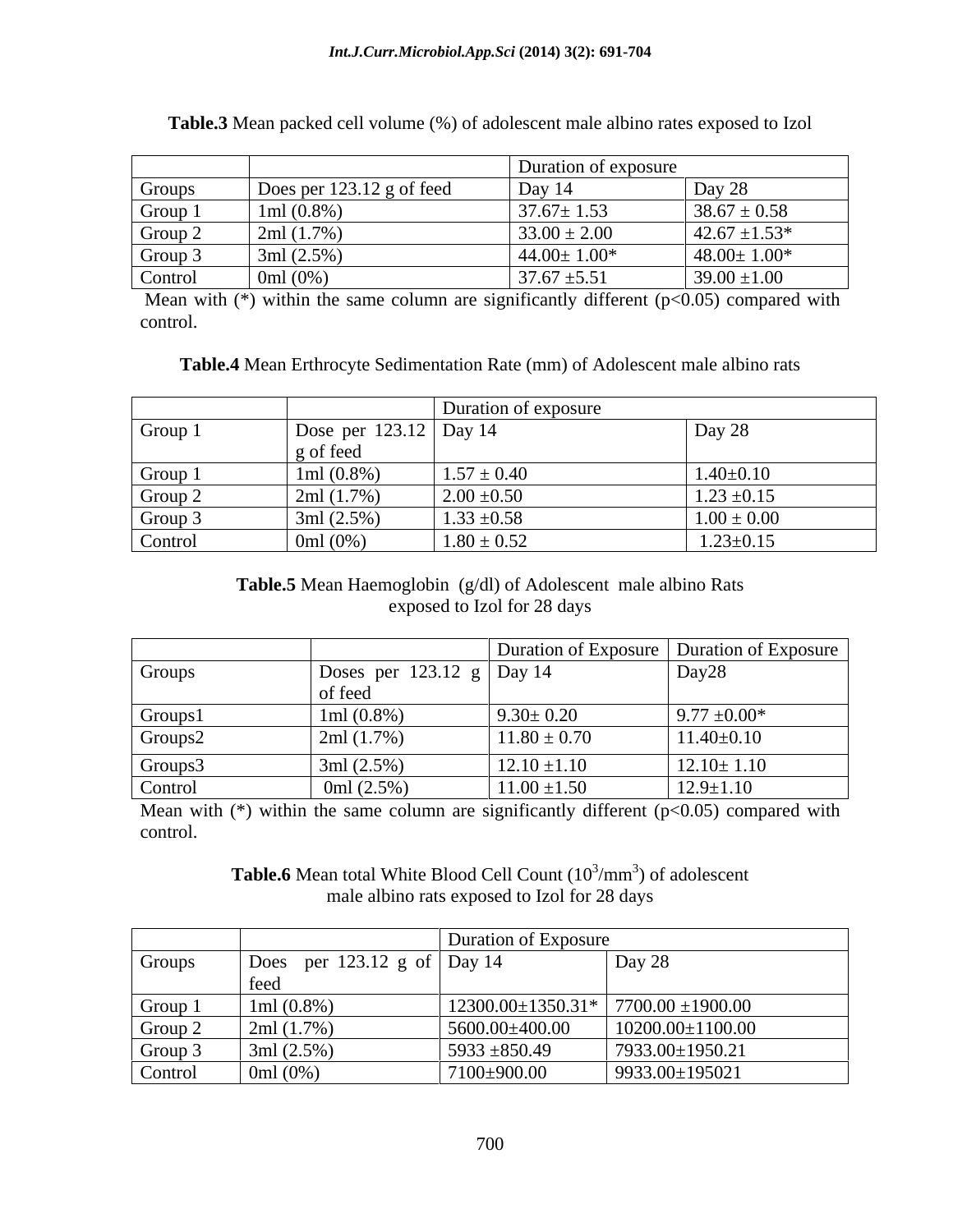|         |                             | Duration of Exposure |                   |
|---------|-----------------------------|----------------------|-------------------|
| Groups  | Does per $123.12$ g of feed | Day 14               | Day 28            |
| Group   | 1ml $(0.8\%)$               | $4.52 \pm 0.51$      | $5.65 \pm 0.28^*$ |
| Group 2 | 2ml $(2.5\%)$               | $5.68 \pm 0.48$      | $6.39 \pm 0.06*$  |
| Group : | 3ml (2.5%)                  | $5.78 \pm 0.74$      | $7.03 \pm 0.06*$  |
| Control | 0ml $(0\%)$                 | $5.18 \pm 1.24$      | $6.47 \pm 0.36$   |

### **Table.7** Mean Red Blood Cell (RBC) Count (10<sup>6</sup>/mm<sup>3</sup>) of adolescent male albino rats exposed to Izol for 28 days

Mean with  $(*)$  within the same column are significantly different ( $p < 0.0$ ) compared with control.

Table.8 Mean Platelet count (mm<sup>3</sup>) of adolescent male albino rats exposed to Izol for days

|         |                            | Duration of Exposure      |                          |
|---------|----------------------------|---------------------------|--------------------------|
| Groups  | Does per 123.12 g   Day 14 |                           | Day 28                   |
|         | of feed                    |                           |                          |
| Group1  | $1ml(0.8\%)$               | $191000.00 \pm 121500.34$ | 745000.00 ±95000.00      |
| Groupz  | 2ml(1.7%                   | $55000.00 \pm 7000.00$    | $520000.00 \pm 90000.00$ |
| Group : | 3ml(2.5%)                  | $168000.00 \pm 116500.00$ | $590000.00 \pm 90000.00$ |
| Control | 0m1(0%                     | $91000.00\pm2000.00$      | 615000.00±215000.00      |

**Table.9** Mean Red Cell Indices of Adolescent Male Albino Rats

| Red cell indices | Groups  | Dose per $123.12$ Days 14 |                   | Days 28            |
|------------------|---------|---------------------------|-------------------|--------------------|
| $MCHC$ (%)       | Group 1 |                           | $24.80 \pm 4.21$  | $25.24 \pm 2.14*$  |
|                  |         | 1ml $(0.8\%)$             |                   |                    |
|                  | Group 2 | 2ml(1.7%)                 | $35.76 \pm 0.05*$ | $26.74 \pm 0.32$ * |
|                  | Group 3 | 3ml(2.5%)                 | $27.53 \pm 2.83$  | $25.21 \pm 0.32^*$ |
|                  | Control | 0ml $(0%)$                | $29.24 \pm 0.40$  | $33.04 \pm 1.98$   |
| MCH(Pg)          | Group 1 | 1ml $(0.8\%)$             | $20.97 \pm 5.03$  | $17.263 \pm 0.83*$ |
|                  | Group 2 | 2ml(1.7%)                 | $20.80 \pm 0.53$  | $17.85 \pm 0.32$   |
|                  | Group 3 | 3ml(2.5%)                 | $20.87 \pm 3.68$  | $17.21 \pm 0.00*$  |
|                  | Control | 0ml $(0.8\%)$             | $21.84 \pm 4.78$  | $19.90 \pm 0.61$   |
| MCV(f)           | Group 1 | 1ml $(0.8\%)$             | $8.39 \pm 0.61$   | $6.85 \pm 0.25^*$  |
|                  | Group 2 | 2ml(1.7%)                 | $5.82 \pm 0.14$   | $6.68 \pm 0.12*$   |
|                  | Group 3 | 3ml(2.5%)                 | $7.55 \pm 0.77$   | $6.83 \pm 0.09*$   |
|                  | Control | 0ml $(0\%)$               | $7.48 \pm 1.71$   | $6.03 \pm 0.18$    |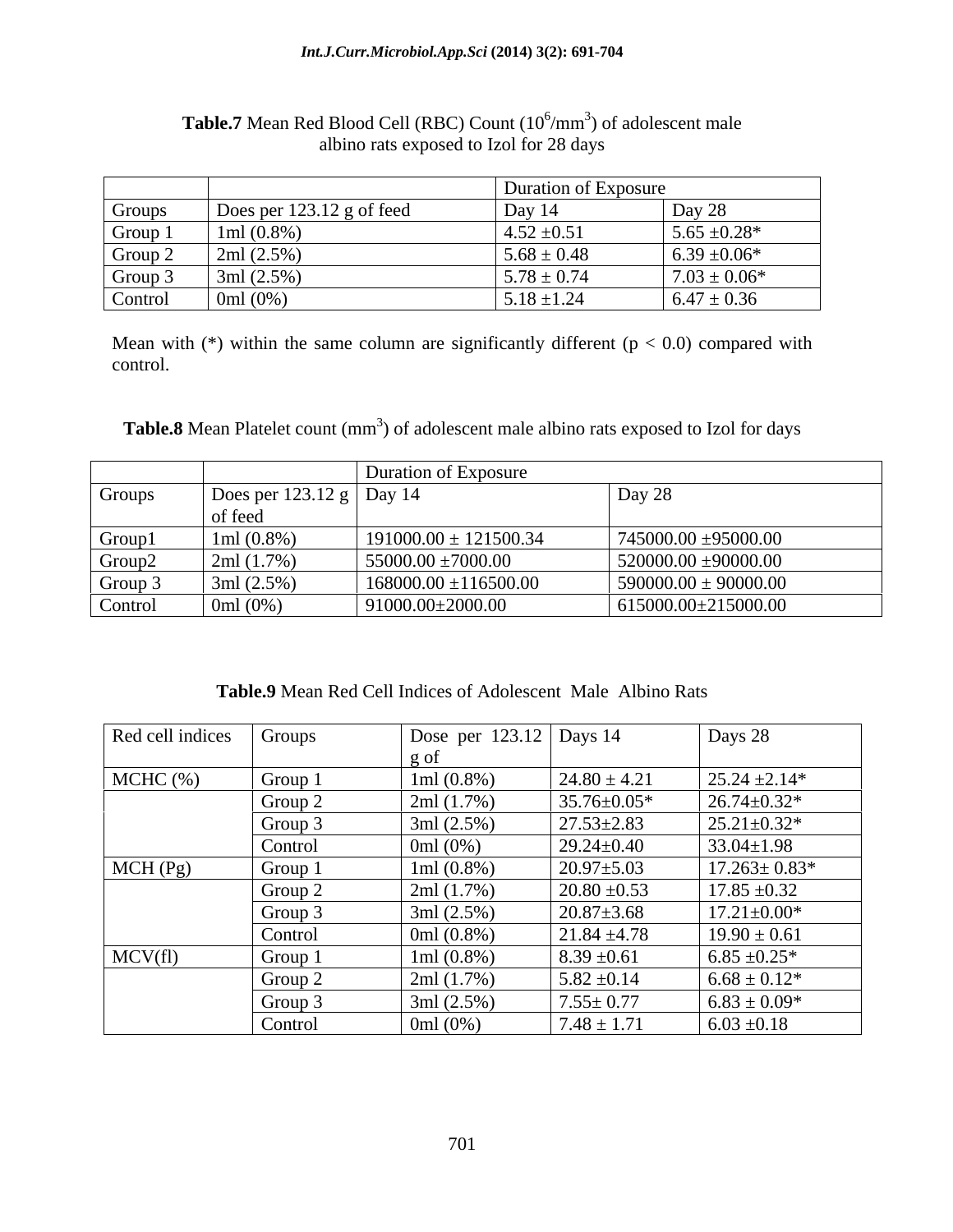This is an indication that Izol may the rate of haemoglobin synthesis; under stimulate erythropoiesis. Cameron and these circumstances, each erythrocyte Watson (2007) had reported a normal PCV contain an abnormally small quantity of range for adult male albino rats as 42.9 - haemoglobin; the erythrocyte appears 44.1%. Furthermore, the result of the paler and is described as hypochromic, MCVs which were significantly higher in coinpared to normal or normochromic all the groups compared with the control erythrocytes. To lend credence to this, revealed that the red cells were macrocytic Baker and Silverton (1985) and Monica compared with the control. That is, the red (2002) had reported low MCHC values in cells of all the treatment groups were iron deficiency anaemia, and high MCV larger than normal compared with the control. The haemoglobin (Hb), mean cell haemoglobin concentration (MCHC), and erythrocyte sedimentation rate (ESR) and mean cell haernoglobin (MCH) results platelet count as all the treatment groups showed significant (p<0.05) decreases recorded values that were not significantly compared with those of the control, though different (p>0.05) compared with those of the decrease was not dose-dependent. the control. This observation for platelet These observations suggest that ingestion count suggests that short-term ingestion of of Izol may induce anaemia. Anaemia is a low Izol concentration may not cause reduction in the concentration of cytotoxicity in male rats. Monica (2002) haemoglobin in the peripheral blood below reports that treatment with cytotoxic drugs the normal for the age and sex of the (e.g quinone), chemicals (e.g benzene), patient (Ramnik, 2003). It can also be defined as the deficiency of haemoglobin platelet count in humans. There were in the blood due to lack of red blood cells significant changes in the results of the and or their haemoglobin content (Roper, 1998). The fact that the haemoglobin cell count showed significant (p<0.05) concentration of these rats decreased increase compared with the control. The significantly compared with the control suggests that the anaemia was not the body defense mechanisms of the rats haemolytic since red blood cell haemolysis recognized and responded appropriately to will reflect a rise in the blood haemoglobin Izol as a foreign chemical agent. OECD concentration (Bolarin, 1997).Thus, there (2000) and Uzhdavini *et al*. (1972) had is a clear indication that Izol may act in reported elevated leukocyte counts in some ways that may suppress the machineries involved in haemoglobin inhalation toxicity. Similarly, Monica synthesis. As a result, there is an observed (2002) reported poisoning (e.g chemicals) imbalance between the rate of as one of the major causes of leukocytosis. haemoglobin synthesis and the rate of red blood cell formation with the attendant The result of this study indicated that increase in PCV and RBC count and a short-term ingestion of low Izol decrease in Hb concentration. This finding concentration causes an increase in weight agrees with Bloom and Fawcett (1975), that the concentration of haemoglobin per produced marked increase in percentage cell is less than normal when the rate of packed cell volume, red blood cell count, red cell formation is relatively greater than

values in macrocytic anaemia. There was no observed adverse effect on the and some herbal remedies cause decreased leukocyte counts. The total white blood observed leukocytosis is an indication that seminchromic male rats in a study on

short-term ingestion of low Izol in adolescent male albino rats. While it and mean cell volume (MCV), it caused a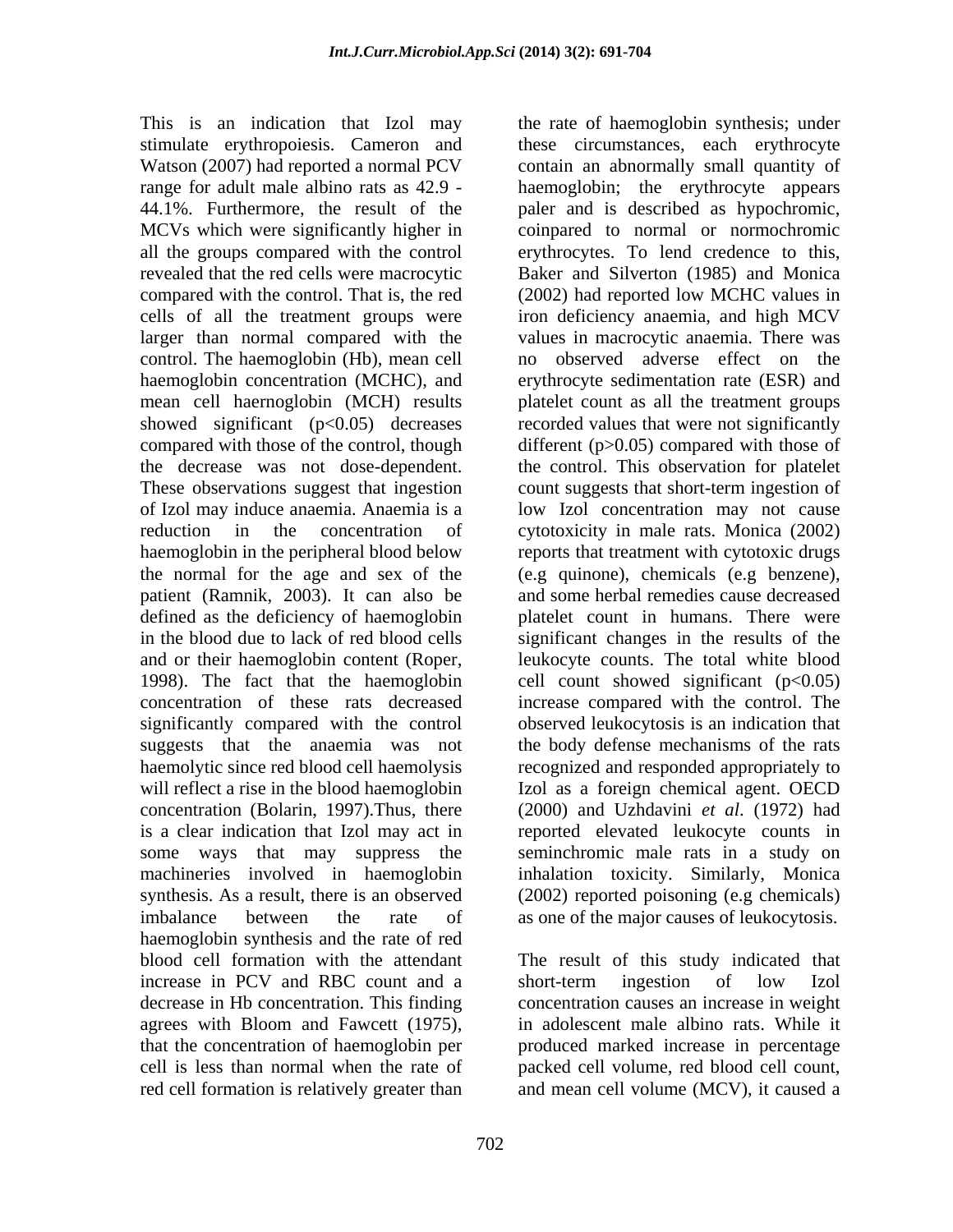significant decrease in haemoglobin, mean cell haemoglobin concentration (MCHC), and mean cell haemoglobin (MCH). Therefore, short-term ingestion of low Izol Bolarin, D.M.1997. A Handbook of concentrations may stimulate Clinical Chemistry. Nelson Publishers erythropoiesis and at the same time precipitate macrocytic hypochromic Bruce, G. 2003. A Guide to Selection and anaemia in adolescent male albino rats. Furthermore, it induces leukocytosis and hence lymphocytosis and thereby suggest that in male rats, lymphocytes are probably either the body's first — line of Rat. American Society of action against disinfectants (Izol), or they are the most relevant type of white blood cells involved in immune responses to Coles, E.H.l 986. Veterinary Clinical disinfectants (Izol). Lastly, short-term Pathology. Fourth Edition.W.B. ingestion of low Izol concentrations caused no cytotoxicity in adolescent male albino rats. Goldston, R.L, Wikes, R.O. and Seybold,

It is recommended that the practice of applying cresols (Izol, Izaal, or Lysol) to wells after clean up should be discouraged. It is also recommend that the practice of calculating haemoglobin concentration from packed cell volume (PCV) values Hickman, C.P., Roberts, L.S., Larson, A., should be discouraged since this study has shown that it is sometimes misleading and not reliable. Finally, more detailed studies Thirteenth Edition. McGraw-Hill, New should be carried out on the long-term York. effects of ingestion of low Izol HSDB 1995. Hazardous Substances Data

- Baker, F.J. and Silverton, R.E. 1985. Introduction to Medical Laboratory Technology. Sixth Edition.
- Routine Haematological Methods for use with Fish Blood. Journal of Fish
- Bloom, W. and Fawcett, D.W. 1975. A

Textbook of Histology. Tenth Edition. W.B. Saunders Company, Philadelphia.

- Limited, Illepeju Lagos, Nigeria.
- Use of Disinfectants. BC Centre for Disease Control.
- Cameron, D.G. and Watson, G.M. 2007. The Blood Counts of the Adult Albino Rat. American Society of Haematology, Washington.
- Pathology. Fourth Edition.W.B. Saunders Co., Philadelphia.
- **Recommendation** Counts, Erthrocyte Indices and I.M. 1980. Evaluation of Erythrocyte Counts, Erthrocyte Indices and Sedimentation Rate. The Basic Clinical Laboratory 4 754: 586, 588 590.
	- Guyton, M. and Hall, J.E. 2000. Medical Physiology. Tenth Edition. W.B. Saunders, Philadelphia.
	- I'Anson, H. and Eisenhour, D.J. 2006. Integr ,ted Principles of Zoology. Thirteenth Edition. McGraw-Hill, New York.
- concentration. Bank National Library of Medicine, HSDB 1995. Hazardous Substances Data Bethesda, Maryland.
- **References** Inyang, N.M., Nwosu, M.O. and Ivoke, N. 2006. Manual of Laboratory Techniques in Biology. University of Nigeria Press Limited, University of Nigeria, Nsukka, Nigeria.
- Butterworth's, London. Krinke, I. J. 2000. "History, Strains and Blaxhall, P.C. and Daisley, K.W.1973. Models". The Laboratory Rat, Biology,5:771-781. Bunton series ed.. Academic Press. Models". The Laboratory Rat, Handbook of Experimental Animals. Gillian R. Bullock series ed., Tracie
	- Kurliandskii, B.A., Partsef, D.I. and